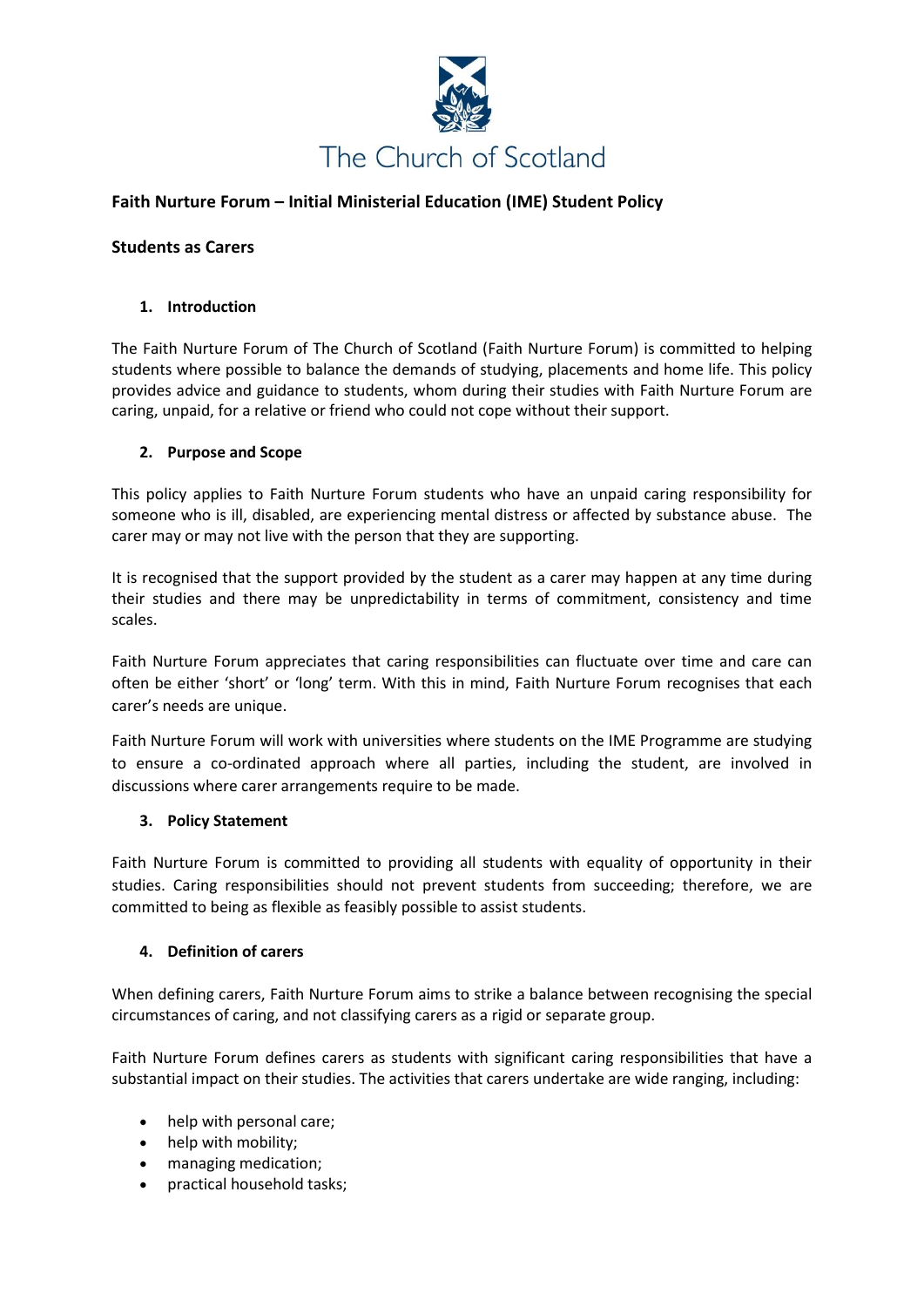- emotional support; and
- help with financial matters or administration.

### **5. Carers' circumstances**

Carers' needs are different from the needs of students with mainstream childcare responsibilities, and the circumstances and milestones of caring are different from those of mainstream childcare.

Caring can be unpredictable and emotionally upsetting. A student may acquire caring responsibilities overnight or caring responsibilities may develop over time.

# **6. Identification and disclosure**

Students are not required to disclose to Faith Nurture Forum that they are caring for someone but are encouraged to do so. This will help Faith Nurture Forum provide appropriate support to the student.

# **7. Appropriate Arrangements**

Some examples of the types of arrangements that could be made to support students with caring responsibilities are listed below. Please note that due to the nature of the caring role, it is not possible to provide a definitive list of special arrangements.

- Recognising the need to arrive late or leave early in order to place their cared for person(s) in appropriate daytime care.
- Agreeing periods of authorised absence and making arrangements for the student to catch-up missed work for reasons relating to caring responsibilities to ensure that they are not at a disadvantage.
- Providing details of placements, student conferences and Faith Nurture Forum arranged learning provision, wherever possible, at least one month in advance to allow the student to make necessary alternative care arrangements.
- Priority will be given where-ever possible to ensure that placements for students with caring responsibilities are within reasonable travelling distance to accommodate arrangements.

# **8. Academic Standards**

Whilst every attempt should be made to support the student, precaution should be taken to ensure that this flexibility does not impact on the student's ability to meet the required learning and programme outcomes. Any requests for arrangements to be made must be carefully considered before they are approved or rejected. If a request is refused, then the reasoning should be put to the student in writing with sufficient detail and advice regarding what arrangements can be made should be detailed.

#### **9. Withdrawal from or Suspension of Studies**

In some situations, and where the above appropriate arrangements do not apply, the student may need to withdraw or suspend their studies. Faith Nurture Forum will work alongside the student to decide whether a break is required and how long this should be.